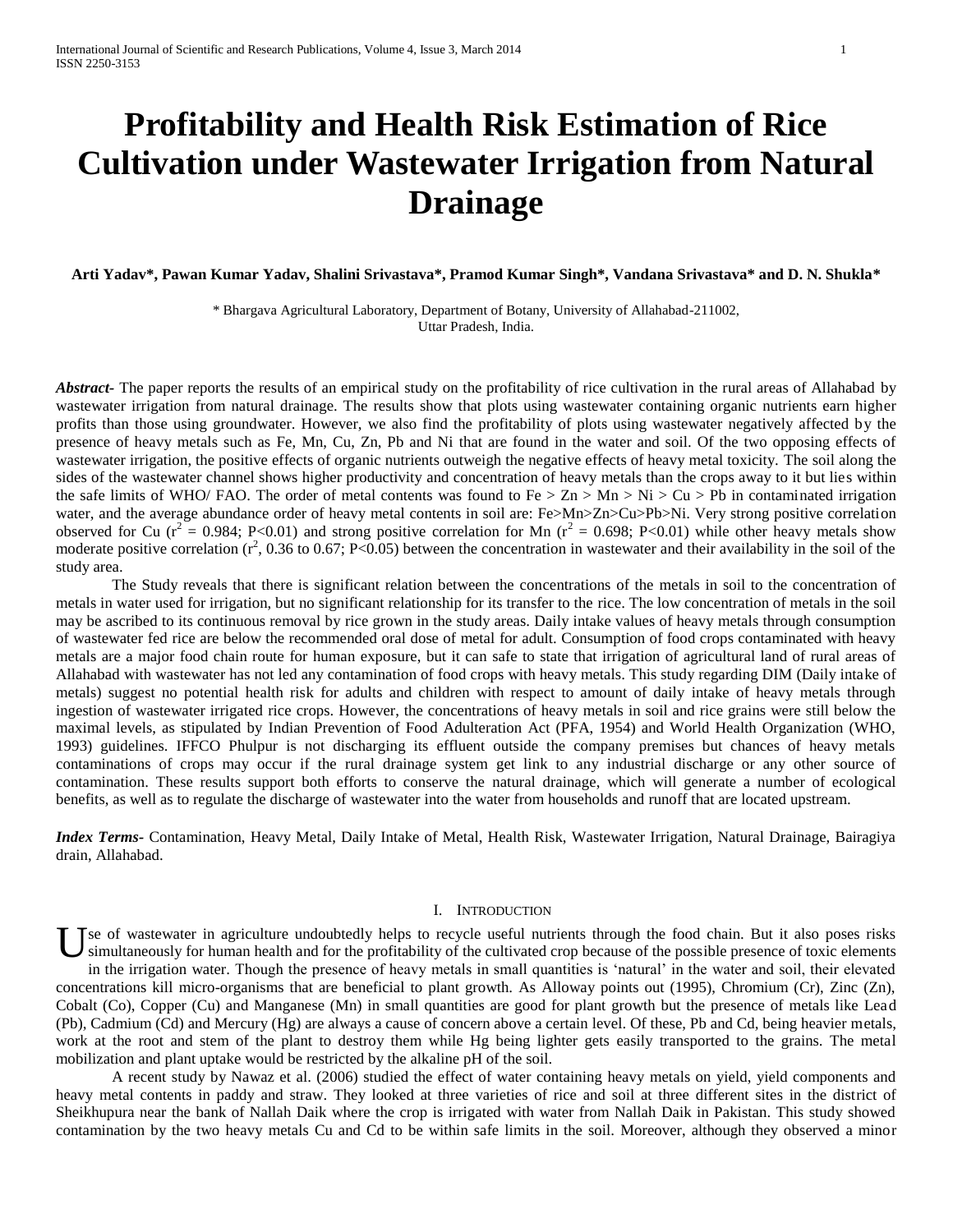accumulation of these metals in the plant parts, they found it to remain within the permissible limit. A study by Fazeli et al. (1998), who investigated the degree of accumulation of seven heavy metals (Cu, Zn, Pb, Co, Cd, Cr and Ni) in the soil and in different plant parts of paddy irrigated by paper mill effluents near Nanjangud, Mysore district, Karnataka in India, also found remarkably low concentrations of heavy metals (except Zn) in the seeds of paddy although this was not the case for the roots and leaves. Further, the crop seemed able to tolerate the presence of the heavy metals in the polluted water without suffering much damage. A study by Wang et al. (2003), on the other hand, has estimated the status of trace elements in paddy soil and sediments in the Taihu Lake region in China. It showed Zn, Cu and Pb to be the main pollutants in the experiment sites and the rapid development of village/township industries to be the primary cause of severe environmental pollution in the Taihu Lake region, especially of irrigation river sediments. Markandya and Murthy (2000), in their study of the Kanpur-Varanasi region in India, found that though the mean levels of Cd, Cr, Ni and Pb in the soils were above their respective tolerable limits for agricultural crops, since the pH of the receiving soil was alkaline, their effects were less harmful than expected. They also noted the positive effect on agricultural yield of nutrients present in partially treated wastewater when compared with crops grown using groundwater.

In contrast with the studies discussed above, the primary objective of our study taking the Bairagiya drain as its study site is to investigate the effect of wastewater toxicity on the livelihood options of farmers involved in rice cultivation in the region. Therefore, we study whether wastewater cultivation has had a negative impact on the profitability of rice cultivation in this region rather than the impact of heavy metals on yield and the plant body. We consider this important as farmers may adopt a number of measures like pollutant-resistant varieties of seeds, fertilizers and pesticides in order to cope with the negative externality posed by toxicity so that higher yield is achieved at lower profits. But if this indeed happens, the livelihood support provided by the Wetlands will be reduced and the pressure for its conversion into more economically beneficial projects will build up. In the case of the Bairagiya drain, some studies have already noted the presence of heavy metals in the vegetables produced in the region. Our study estimate the effects of the toxicity of wastewater on the profitability of rice cultivated in the region.

#### II. RESEARCH METHODOLOGY

#### **Study area**

The study was carried out around Bairagiya drain, north side of the River Ganga and 30 kilometers east of Allahabad city of Uttar Pradesh, State of India from December 2012-June 2013. Bairagiya drain flows from Phulpur (25°32'31.90"N 82°02'24.05"E) to Rasulpur (25°18'58.48"N 82°05'00.43"E). Six sampling sites in downstream and one control site were considered for the study shown in the map (Fig. 1). Bairagiya drain is a natural drainage which drains the runoff and wastewater from different villages in downstream till it joins the river Ganga. It originates from a village pond of Phulpur and not linked to any industrial discharge in its course. IFFCO fertilizer manufacturing plant is located 7 kilometer downstream from the origin of the drain and no evidence of effluent discharge from the manufacturing plant was found during this period. The rice samples grown in the area are considered for study, most of the Crop samples cultivated in these sites are supplied to the wholesale Crop sample markets in Allahabad city and rest of enter the local markets. Kajipur Fatuha (25°25'19.38"N 82° 3'23.53"E) a Crop sample cultivating agricultural land 3.2 km from sampling site 4 with no history of wastewater use was chosen as the control site.



Figure 1: Map of Allahabad District showing sampling sites along the Bairagiya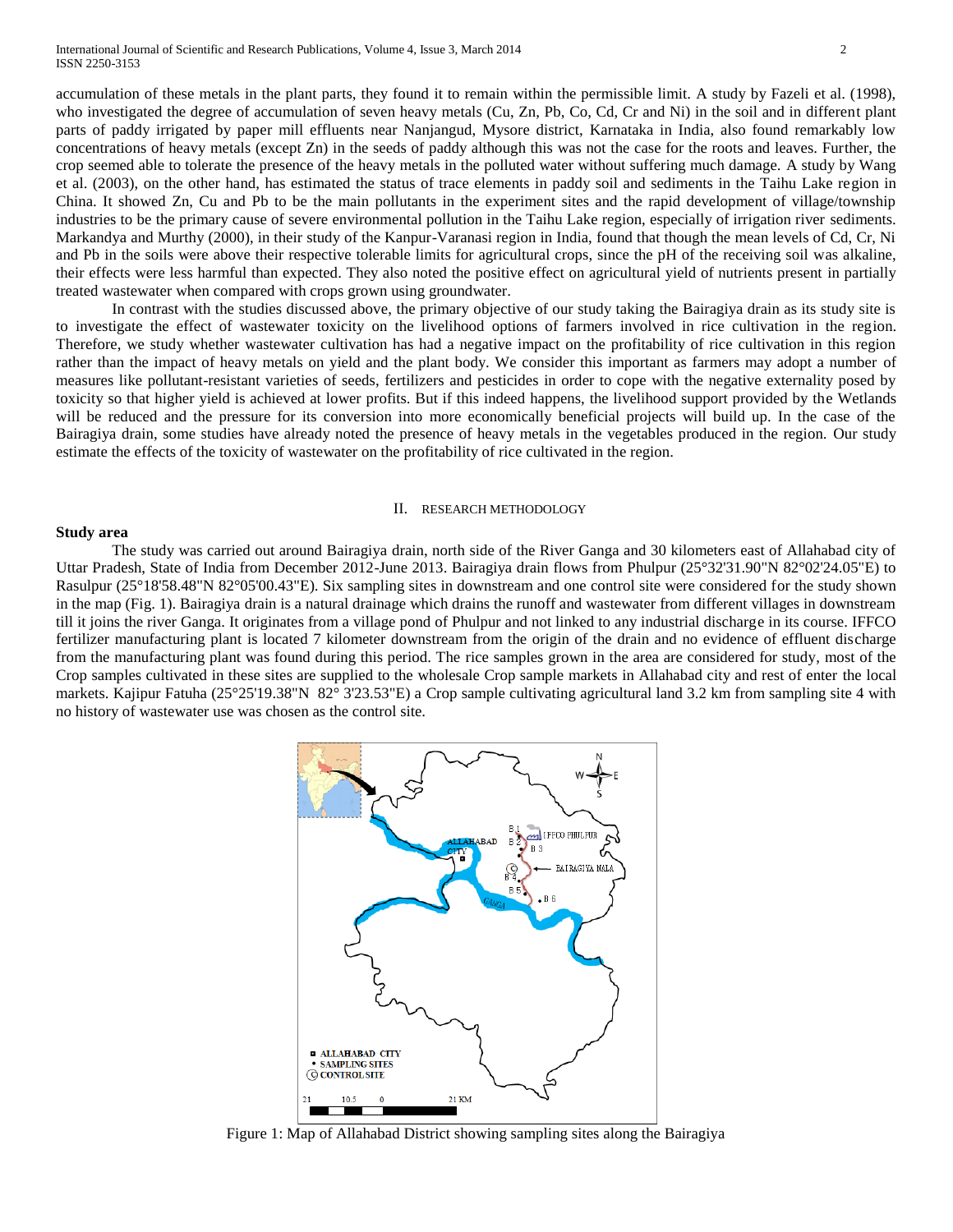#### **Method of Study**

Crop samples are collected randomly in triplicate from six sites of wastewater irrigated agricultural land of Iffco Phoolpur industry area and five sites downstream of the Bairagiya drain, along with the control site during the months from December 2012- June 2013. For metal analysis only the edible parts of Crop samples were used. All samples were collected and put in clean polythene bags according to their type and brought to the laboratory for preparation and treatment as soon as possible. In each plant sample 6-8 Crop sample plants of the same species were collected at random from the fields of the sampling sites by hand using vinyl gloves carefully packed into polyethylene bags and the whole plants body was brought to the laboratory. The cleaning (removal of soil) of Crop samples was performed by shaking and also by means of a dry pre-cleaned vinyl brush. Then the whole plant bodies were divided into different parts and non-edible portions were removed.

The edible parts of the Crop sample were washed with tap water several times and subsequently dipped in 0.01N HCl acid, for 5 minutes followed by thorough washing in distilled water to remove airborne pollutants. Then the samples were cut into 2 cm pieces and dried in a hot air oven at 70-80°C till the constant weight was achieved. The dried samples were grounded in a stainless still blender and then passed through a 2-mm size sieve. Soil samples from the surface soil to a depth of 12cm around each plant root zone were collected simultaneously from the field with the plants. The soil samples were air dried at room temperature finally powdered, and sieved through a 2-mm nylon mesh to remove large debris, stones and pebbles. Then the samples (500 gm of soil) were dried at  $105^{\circ}$ C for 2 hour to remove all the moisture content and homogenized for analysis. The dried samples were wet digested according to standard protocols. For water sampling, three replicate polythene bottles (acid washed) of capacity 100 ml were immersed one by one at an interval of 15 seconds into the water of Bairagiya drain that was being used for irrigation purpose, and immediately after filling, 1ml of concentrated HNO3 was added to the water and the bottles were brought back to the laboratory and digestion was completed within a week.

For heavy metal analysis fifty milliliters of contaminated water sample was digested with 10 ml of concentrated  $HNO<sub>3</sub>$  at  $80^{\circ}C$ until the solution became transparent (APHA 1985). The solution was filtered through Whatman no. 42 filter paper and the filtrate was diluted to 50 ml with distilled and dehumanized water. One gram each of soil and Crop sample samples were digested (wet acid digestion) with 15 ml of concentrated HNO<sub>3</sub>, H<sub>2</sub>SO<sub>4</sub>, and HCIO<sub>4</sub> in 5:1:1 ratio at 80◦C until a transparent solution was obtained (Allen et al. 1986). The digested samples of water, soil, and Crop samples were filtered through Whatman no. 42 filter paper and the filtrates were diluted to 50 ml with distilled water. All samples were stored at ambient temperature before analysis. All reagents used were Merck, analytical grade (AR), including standard stock solutions of known concentrations of different heavy metals. Trace elements concentrations in water, soil, and in Crop sample samples were estimated by an atomic absorption spectrophotometer (Perkin Elmer AAnalyst 300). Blank samples were analyzed after six samples. Concentrations were calculated on a dry weight basis. All analyses were replicated three times. The precision and analytical accuracy were checked by analysis of standard reference material, NIST-SRM 2709 for soil, NIST-SRM 1570 for water, and NBS-SRM 1573 for plant samples. The results were found to be within 2% of certified values for every heavy metal. Statistical summary and correlation analysis was performed using Microsoft Excel (version 2007).

## III. RESULT AND DISCUSSION

## 1**. Heavy metal concentrations in irrigation water**

The heavy metal content in Bairagiya drain is below the recommended maximum concentration specified by FAO for irrigation and also below the limits of drinking water quality for livestock which makes it fit for use in irrigation and animal husbandry. Out of six elements examined in the wastewater used for irrigation in the study area, concentration of Fe was highest (0.4858 mg/l, SD: 0.00160) while Pb was lowest (0.0041 mg/l, SD: 0.00044) and mean concentration of other metals are; Cu (0.00737 mg/l, SD: 0.00025), Mn (0.48584 mg/l, SD: 0.00047), Zn (0.09239 mg/l, SD: 0.00051) and Ni (0.01692 mg/l, SD: 0.00379). The mean metal concentrations of wastewater irrigation in Bairagiya drain region are less than from different parts of India where wastewater irrigation is a practice. Such as suburban areas of Varanasi, Uttar Pradesh (Sharma et al. 2007, 2006), Titagarh, West Bengal (Gupta et al. 2008), Ramgarh Lake, Gorakhpur, Uttar Pradesh (Singh et al. 2011) Nagpur, Maharashtra (Singh et al. 2012) and in urban area of Naini Allahabad Uttar Pradesh (Yadav et al. 2013).

## **2. Heavy metal concentrations in Soil**

The concentration of heavy metals (mg/Kg dry soil) in agricultural soils of study area in (Table 2) ranged from 0.83-1.36 for Cu, 11.02-16.12 for Fe, 5.97-14.88 for Mn, 1.26-1.93 for Zn, 0.032-0.043 for Pb and 0.004-0.014 for Ni. Fe has the highest mean concentration recorded in soil fallowed by Mn Cu, Zn, Pb, and Ni. The extent of metals observed in agricultural soil of the fields in the present investigation is below the permissible levels and lower than those reported by different authors like Kabata-Pendias and Pendias (1992) Temmerman et al. (1984), Gupta et al. (2008), Singh et al. (2012) and by Sharma et al. (2007) of use of urban wastewater for irrigation in fields. However, Cu concentration in soil was also lower than the previous result obtained by Thandi et al. (2004) (2.5-133.3 mg/Kg) and of Mapanda et al. (2005) (7.00-145 mg/Kg) in Zimbabwe and those of Wong et al. (2002) in agricultural soil of China. This variation of result might probably be due to the variations of heavy metal concentrations in irrigation water and other agronomic practices of the respective area. The concentration of heavy metals in the soil is far low to the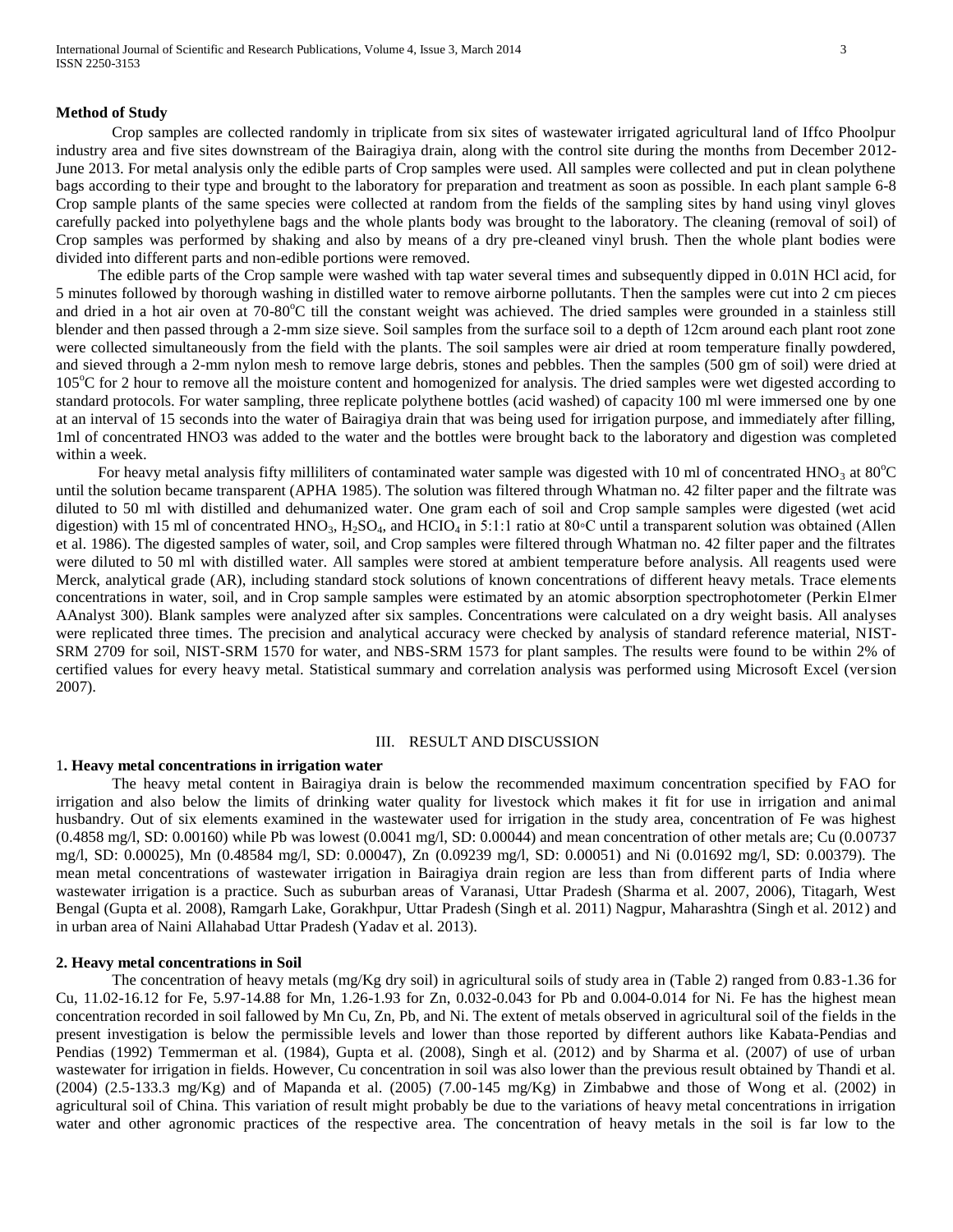recommended maximum concentration of WHO, this may be ascribed to its continuous removal by vegetables grown in the designated areas.

| $\left( \text{m/s} \right)$ in which was a band $\text{m/s}$ . |         |         |         |         |                            |                 |
|----------------------------------------------------------------|---------|---------|---------|---------|----------------------------|-----------------|
| Metals                                                         | Mean    | Minimum | Maximum | Stn.dev | Recommended                | Livestock       |
|                                                                |         |         |         |         | maximum                    | <b>Drinking</b> |
|                                                                |         |         |         |         | concentration <sup>a</sup> | Water           |
| Cu                                                             | 0.00737 | 0.00706 | 0.0078  | 0.00025 | 0.2                        | 0.5             |
| Fe                                                             | 0.48584 | 0.4835  | 0.4885  | 0.00160 |                            | <b>NA</b>       |
| Mn                                                             | 0.02402 | 0.0232  | 0.0245  | 0.00047 | 0.2                        | $0.05^{\rm b}$  |
| Zn                                                             | 0.09239 | 0.09186 | 0.0932  | 0.00051 | 2                          | 24              |
| Pb                                                             | 0.00416 | 0.00366 | 0.0048  | 0.00044 | 5                          | $0.1^\circ$     |
| Ni                                                             | 0.01692 | 0.011   | 0.023   | 0.00379 | 0.2                        | <b>NA</b>       |

Table 1: Heavy metal concentrations (mg/l) in wastewater of Bairagiya drain (n=36)

Source: National Academy of Sciences (1972), Pratt (1972) and FAO

a. The maximum concentration is based on a water application rate which is consistent with good irrigation practices (10 000  $\text{m}^3$  per hectare per year). If the water application rate greatly exceeds this, the maximum concentrations should be adjusted downward accordingly. No adjustment should be made for application rates less than 10 000  $m<sup>3</sup>$  per hectare per year. The values given are for water used on a continuous basis at one site. b. Insufficient data for livestock. Value for human drinking water used.

c. Lead is accumulative and problems may begin at a threshold value of 0.05 mg/l.

Table 2: Concentration of heavy metals in soil (mg/Kg dry soil) irrigated with wastewater of Bairagiya drain in rural area, Allahabad  $(n=36)$ .

| Metals | Mean    | Minimum | Maximum | Stn.dev | Recommended<br>maximum<br>concentration <sup>a</sup> | Limits of<br>MoEF <sup>b</sup> |
|--------|---------|---------|---------|---------|------------------------------------------------------|--------------------------------|
| Cu     | 1.0716  | 0.83    | 1.36    | 0.1904  | 140                                                  | 200                            |
| Fe     | 14.0033 | 11.02   | 16.12   | 2.2583  | NA                                                   | <b>NA</b>                      |
| Mn     | 9.9416  | 5.97    | 14.88   | 3.8456  | <b>NA</b>                                            | 1800                           |
| Zn     | 1.62    | 1.26    | 1.93    | 0.2422  | 300                                                  | 150                            |
| Pb     | 0.0386  | 0.032   | 0.043   | 0.0039  | 300                                                  | 200                            |
| Ni     | 0.011   | 0.004   | 0.014   | 0.0041  | 75                                                   | 100                            |

a WHO (2007).

b The Environmental Management Act (Soil Quality Standards) Regulations, 2007.



Figure 2: Relationships between heavy metal concentrations in wastewater and soil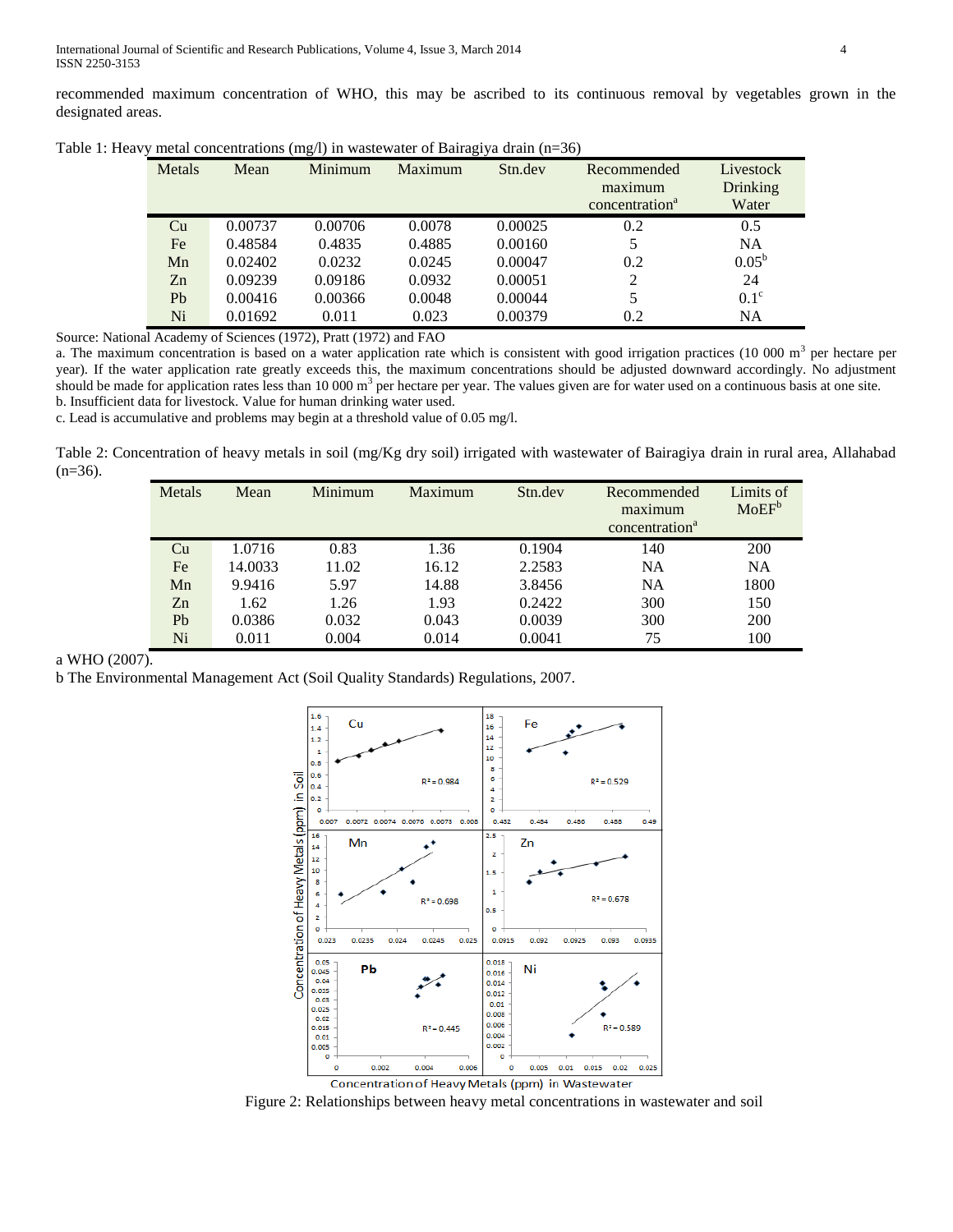International Journal of Scientific and Research Publications, Volume 4, Issue 3, March 2014 5 ISSN 2250-3153

Very strong positive correlation observed for Cu ( $r^2 = 0.984$ ; P<0.01) and Strong positive correlation for Mn ( $r^2 = 0.698$ ; P<0.01) while other heavy metals show moderate positive correlation  $(r^2, 0.36$  to 0.67) (Mason et al 1983) between the concentration in wastewater and soil of the study area (Fig. 2) which signifies the transportation of these heavy metals from the wastewater to soil through irrigation.

## **3. Heavy metal concentrations in Rice and Rice productivity**

Concentrations of heavy metals in rice were within the safe limit of WHO and Indian standard (Awashthi, 2000). The mean concentrations of heavy metals in the rice plant parts (Table 3 and Fig. 3) showed that all the studied metals were present and most of the metals accumulated in the roots than other parts. The Cu, Zn, and Mn also accumulated at its highest concentration in roots of the rice plant and followed by straw and grains (Fig. 4). Most metals that were found abundantly in the paddy plants were nutrients like Fe, Mn, Zn, and Cu that are required for various enzyme activities and play important roles in photosynthesis and growth of the plant (Tripathi, Raghunath, and Krishnamoorthy 1997; Hopkins 1999).



Table 3: Mean Heavy metal concentration (mg/Kg dry weight) in Rice grown in wastewater irrigated rural land of Allahabad

|              | Cu   | Fe   | Mn   | Zn   | Pb    | Ni     |
|--------------|------|------|------|------|-------|--------|
| Grain        | .24  | 2.39 | 0.95 | 0.84 | 0.015 | 0.0052 |
| <b>Straw</b> | 2.69 | 3.93 | 1.49 | 1.45 | 0.02  | 0.0047 |
| Root         | 2.93 | 5.37 | 1.68 | 1.85 | 0.018 | 0.0068 |

Table 4: Comparison between rice plants irrigated with normal well water and wastewater of Bairagiya Drain

| Targets                        | Control | Wastewater irrigated |
|--------------------------------|---------|----------------------|
| Rice plant Size (m)            | 0.98    | 0.98                 |
| Rice plants in 1 cluster       | 10      | 10                   |
| Rice ears in 1 cluster         | 6.5     |                      |
| Average productivity $(Kg/m2)$ | 0.83    | 0.85                 |

Growth and development of rice plants irrigated by wastewater and normal well water compared in table 4. The average productivity of wastewater irrigated is higher than that of irrigated with well water. This due the fact that wastewater has high concentration of nitrogen, phosphorus, and organic matter in comparison to well water.

#### **4. Daily intake of metals**

The daily intake of metals (DIM) was determined by the following equation:

 $\text{DIM} = \text{mc} \times \text{cf} \times \text{di} / \text{bw}$  (Gupta et al. 2008)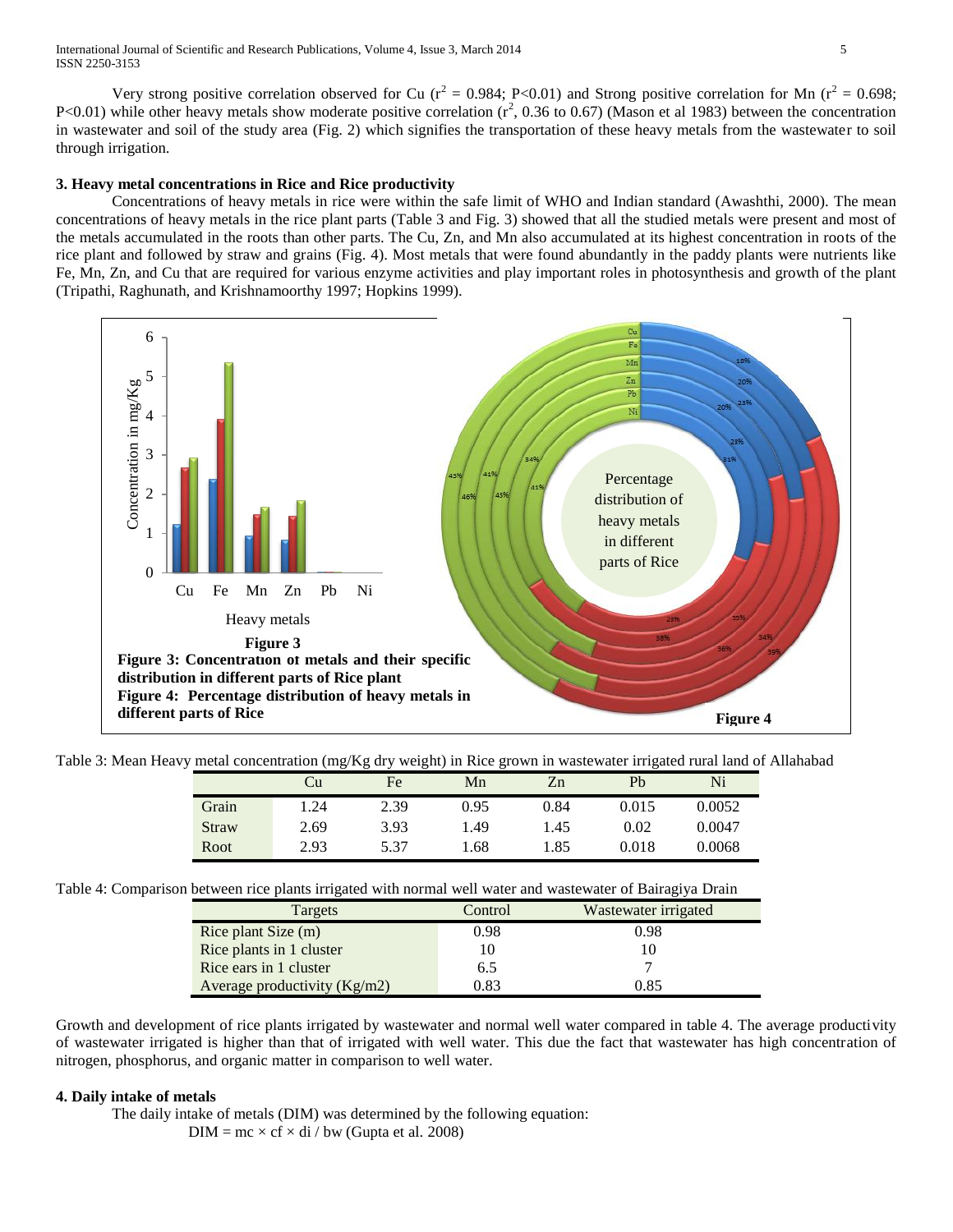where, "mc" is the metal concentration in vegetables (in milligrams per kilogram) on dry weight basis, cf or the conversion factor of 0.085 was used to convert fresh weight of the vegetables to dry weight as mentioned by Rattan et al. (2005) and "bw" in the equation denotes the body weight (in kilograms). The average daily vegetable intake for adult and children were considered to be 0.345 and 0.232 Kg person/day, respectively, while the average adult and child body weights were considered to be 55.9 and 32.7 Kg, respectively as reported in previous studies (Ge 1992; Wang et al. 2005).

Dietary intakes of heavy metals for adult the consumption of vegetables are in the safe oral reference RfD limit such as for Cu (0.529 µg/Kg/Day), Fe (3.626 µg/Kg/Day), Mn (1.939 µg/Kg/Day), Zn (0.802 µg/Kg/Day), Pb (0.009 µg/Kg/Day) and Ni (0.003 µg/Kg/Day) respectively. This study shows that the DIM values for heavy metals were low through the consumption of food crops grown with contaminated water to wastewater irrigated vegetables in rural agricultural areas of Allahabad. Oral reference dose (RfD) is an estimate of a daily exposure to human population that is likely to be without an appreciable risk of deleterious effects during a life time (USEPA, IRIS 2006). The RfDs for Cu, Fe, Mn, Zn, Pb and Ni are 0.04, NA, NA, 0.3, 0.004, 0.02 mg/Kg/day, respectively (USEPA, IRIS 2006). The risks can be markedly reduced, however, by appropriately matching plant production systems to effluent characteristics (Snow et al. 1999). High-yielding crops with large amounts of nitrogen in their biomass would be more effective than tree plantations at reducing nitrate leaching. Thus, the findings of this study regarding DIM suggest no potential health risk for adults and children with respect to amount of daily intake of heavy metals through ingestion of wastewater irrigated vegetable crops.

#### IV. CONCLUSION

This study performed on rice plant samples determined the accumulation of heavy metals in rice plant samples collected during their harvesting period irrigated with wastewater of Bairgiya drain and control water. The concentrations of metals in wastewater were found within the permissible limit. Most of the heavy metals studied were found to accumulate mostly in roots of rice plants, while other parts including the straw and grains contained low levels that are below the permissible limits. The heavy metals in the soil studied were mainly derived from the basic rocks found in the study area and availability of toxic metals to rice plants was found to be low. Soil, plant, and water quality monitoring together with the prevention of metals entering the plant, is a prerequisite in order to prevent potential health hazards of irrigation with wastewater. Heavy metal in wastewater of Bairagiya drain used for irrigation, soil and food crops in the study area of Allahabad were compared with the safe limit provided by WHO (2007), SEPA (2005), FAO /WHO standard (Codex Alimentarious Commission 1984) and Indian standard. Application of sewage water increased the yield of crops compared to irrigation with well water; it also increased total N, P, K and organic carbon of soil (Ladwani et al. 2012; Hamilton et al. 2005; Singh et al. 2012). On the other hand the indiscriminate long term use of wastewater for the crop production could result in the concentration that may become phytotoxic (Ghafoor, 1999). Consumptions of food crops contaminated with heavy metals are a major food chain route for human exposure, but it can safe to state that irrigation of agricultural land of rural areas of Allahabad with wastewater has not led any contamination to food crops with heavy metals. Measures must be taken to reduce heavy metal pollution and nutrient loading of irrigation water and soils to protect the safety of both farmers and consumers.

## ACKNOWLEDGMENT

The authors would like to place on record their sincere thanks to UGC New Delhi, for the financial assistance, Environment cell, IFFCO Phoolpur Allahabad and University of Allahabad for the support to complete this research.

#### **REFERENCES**

- [1] Alloway, BJ (1995) Heavy Metals in Soils, Glasgow: Blackie Academic and Professional.
- [2] Arnade, C; Trueblood, M (2002) 'Estimating a profit function in the presence of inefficiency: an application to Russian agriculture', Journal of Agricultural and Resource Economics 27(1): 94-113.
- [3] Fazeli, MS; Khosravan, F; Hossini, M; Sathyanarayan, S; Satish, PN (1998) 'Enrichment of heavy metals in paddy crops irrigated by paper mill effluents near Nanjangud, Mysore District, Karnataka, India', Environmental Geology 34 (4): 297 – 302.
- [4] Ghafoor, A., Ahmed, S., Qadir, M., Hussain, S.I. & Murtaz, G., (1999). Formation and leaching of lead species from a sandy loam alluvial soil as related to pH and Cl: SO4 ratio of leachates. J. Agric. Res. 30, 391–401.
- [5] Gupta, N., Khan, D. K., & Santra, S. C. (2008). An assessment of heavy metal contamination in vegetables grown in wastewater-irrigated areas of Titagarh, West Bengal, India. Bulletin of Environmental Contamination and Toxicology, 80, 115–118. doi:10.1.
- [6] Hamilton, A. J., Boland, A., Stevens, D. & Kelly, J. (2005). Position of the Australian horticultural industry with respect to the use of reclaimed water Agric Water Manage 71, 181–209.
- [7] Hopkins, W.G. (1999). Introduction to plant physiology. 2nd ed. New York, NY: John Wiley and Sons, Inc.
- [8] Kabata-Pendias, A., & Pendias, H. (1992). Trace elements in soil and plants (2nd ed., p. 365). Boca Raton: CRC.007/ s00128-007-9327.
- [9] Ladwani, K. D., Ladwani, K. D., Manik, V. S. & Ramteke, D. S. (2012). Impact of Domestic Wastewater Irrigation on Soil Properties and Crop Yield. International Journal of Scientific and Research Publication, Vol. 2 Issue 10.
- [10] Mapanda, F., Mangwayana, E. N., Nyamangara, J., & Giller, K. E. (2005). The effect of long-term irrigation using wastewater on heavy metal contents of soils under vegetables in Harare, Zimbabwe. Agriculture Ecosystems & Environment, 107, 151–165. doi:10.1016/j.agee.2004.11.005.
- [11] Markandya, A; Murthy, MN (2000) Cleaning-up the Ganges: A Cost-Benefit Analysis of Ganga Action Plan, New Delhi: Oxford University Press.
- [12] Mason, R. O., Lind, D. A. & Marchal, W. G. (1983). Statistics: An Introduction. New York: Harcourt brace Jovanovich, Inc, pp 315-383.
- [13] National Academy of Sciences and National Academy of Engineering. 1972 Water quality criteria. United States Environmental Protection Agency, Washington DC. Report No. EPA-R373-033. 592 p.
- [14] Nawaz, A; Khurshid, K; Arif, MS; Ranjha, AM (2006) 'Accumulation of heavy metals in soil and rice plant (Oryza sativa L.) irrigated with industrial effluents', International Journal of Agriculture and Biology 8(3): 391-393.
- [15] Pratt P.F. 1972 Quality criteria for trace elements in irrigation waters. California. Agricultural Experiment Station. 46 p.